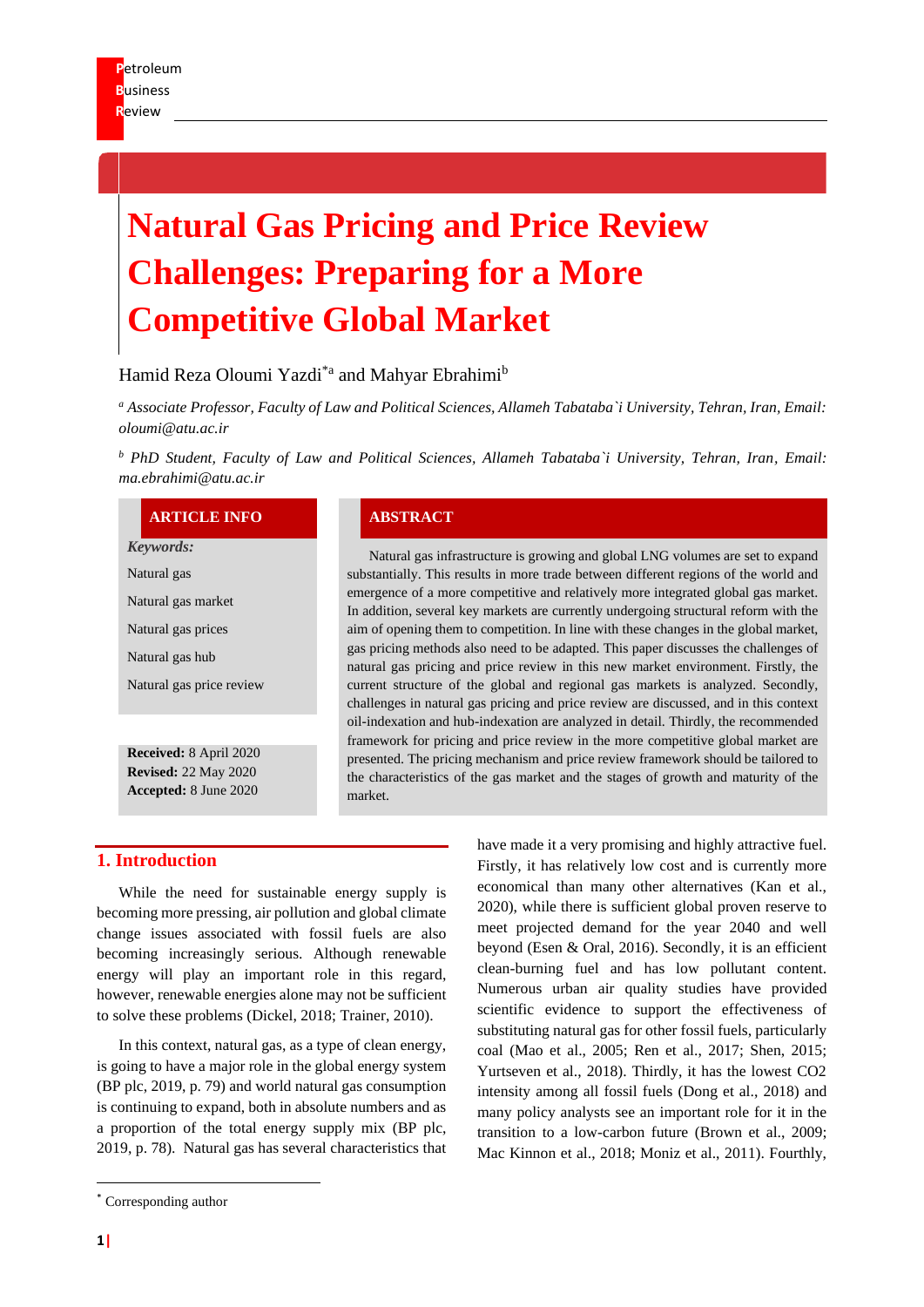**P**etroleum **B**usiness **R**eview

Natural gas is complementary to renewable energies owing to its flexibility and gas-fired electricity generation can be useful for maintaining the momentary balance between electricity supply and demand (Vandewalle, 2014), which is a serious challenge in the countries with a high share of electricity from fluctuating renewable sources (Ebrahimi, 2020, p. 1).

As natural gas is going to have a major role in the global energy system, the global natural gas market is undergoing major changes. Natural gas infrastructure is growing and global LNG volumes are set to expand substantially. This results in more trade between different regions of the world and emergence of a more competitive and relatively more integrated global gas market. In addition, several key markets are currently undergoing structural reform with the aim of opening them to competition.

In line with these changes in the global market, gas pricing methods also need to be adapted and several studies have been conducted in this context. Stern (2014) analyzed international gas pricing in Europe and Asia and addressed the fact that although the fundamentals of the gas market had changed, pricing methods had not changed accordingly. This created problems for the parties of the long-term contracts most of them were indexed to oil prices and could not reflect the new gas market situation. Zhang et al. (2018a) discussed whether hub-indexation is preferable to oil indexation and concluded that although oil indexation is simple and effective, but hub pricing can better reflect fundamentals of the market and is a better choice for both policy makers and practitioners. Hulshof et al. (2016) analyzed the Dutch gas hub and concluded that natural gas prices at hubs can be observed as prices resulting from gas-togas competition. Holland et al. (2012) considered the necessity of price review provisions in the long-term gas contracts and whether this necessity will continue in the future market environment. Ason (2019) studied the Asian LNG market and argued that, due to the market reform, price reviews in this region is likely to increase in the coming years and presented some recommendations in this regard. Anway and von Mehren (2019) provided an overview of the history of natural gas pricing disputes, as the world's highest-value commercial disputes, resulted from the gas market evolution. They concluded that, as changes in the gas market continue and the market environment becomes more competitive, disputes over changing pricing mechanisms will continue, and like what happened in Europe, these disputes are likely to arise in some other parts of the world, especially in Asia. Zhang et al.

(2018b) investigated the causes of higher gas prices in Asia than elsewhere and concluded that this is more likely due to common oil-indexation pricing mechanism and recommended that this price gap can be eliminated by developing gas hubs and transition from oilindexation to hub-indexation.

Although effective efforts have been made in this regard, there are still questions that need to be answered. For each specific market structure, which gas pricing method is more effective? Where to use the hubindexation method? What are the specifications of an ideal gas hub that can be a pricing reference? If the oilindexation is chosen, what approach should be taken to avoid a significant difference between the contract price and market realities? In the more competitive market conditions, what should be the characteristics of the price review condition? What should be the conditions for activating this price review? Is there a need for price review for hub-indexation? The present paper attempts to answer these questions.

### **2. Global Natural Gas Market Environment**

The global natural gas market is undergoing major changes and a more competitive and relatively more integrated global gas market is forming. This chapter discusses the characteristics of the global gas market and challenges in natural gas pricing and price review.

#### **2.1. Natural Gas Transportation**

Natural gas is currently transported to markets and destinations mainly via two long-established technologies. About two thirds of gas traded internationally is transported by pipeline and the remaining one thirds is traded as liquefied natural gas (LNG). Over the last decades, LNG trade volume has grown faster than pipeline and in recent years the rates have converged slightly and both technologies now compete head-to-head. However, pipeline transportation still dominates the market, accounting for about two thirds of total trade and 54% of Inter-regional trade (BP, 2019, p. 38).

The cost structures of LNG and pipeline transportation are different. Typically, the cost of pipeline transportation increases linearly with distance, while the cost of LNG is high for short distances and relatively low for long distances. Generally, gas pipeline is the preferred option for short distances and LNG is the optimal choice for long distances, particularly those crossing oceans. There is a break-even point below which pipeline transportation is the preferred option and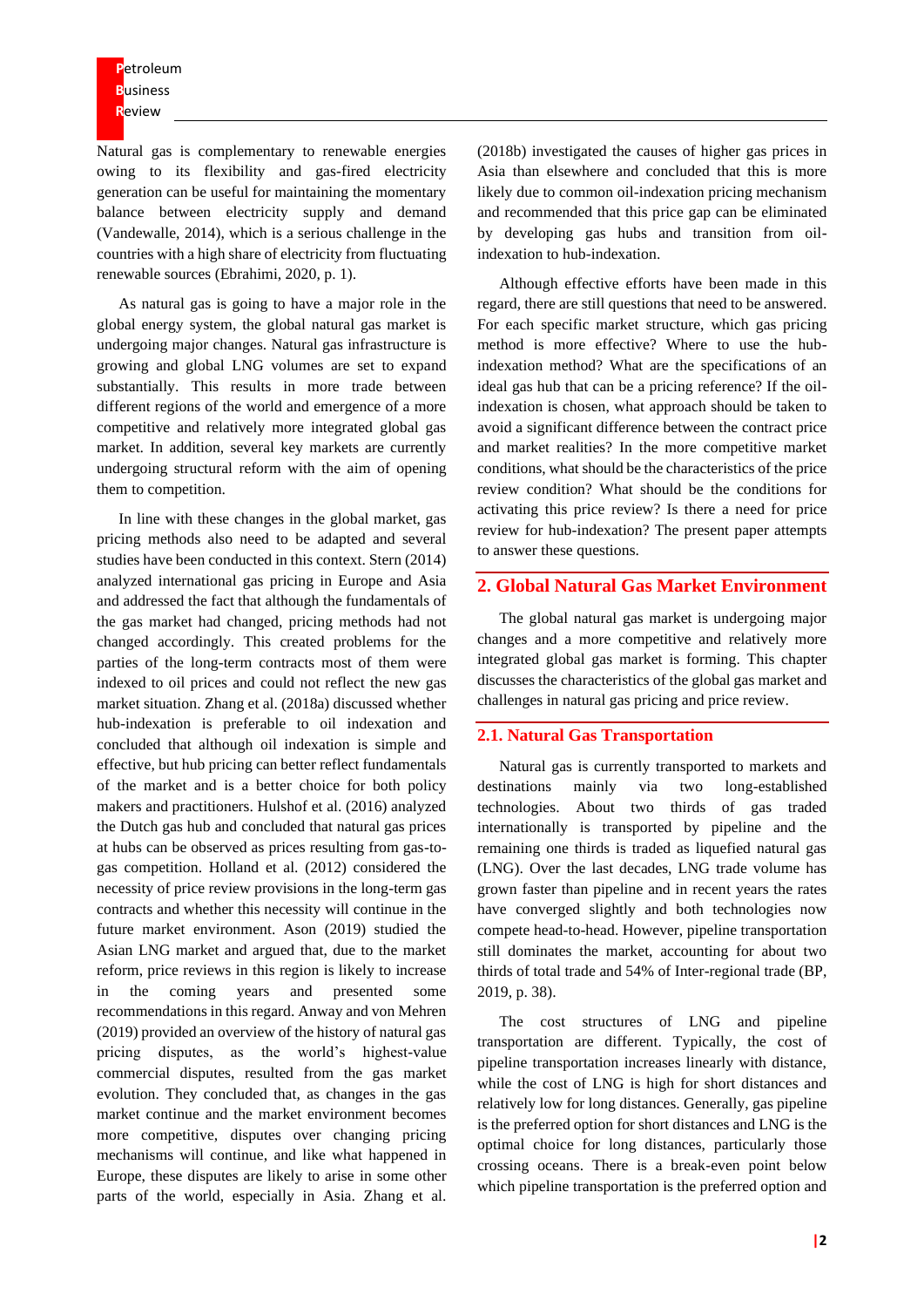

June 2020

after which LNG is the choice. The exact break-even point varies from project to project and depends on the volume of gas to be transported and various technical, geographical, legal and other factors. Different authors have reported different values for this break-even point, most of them between 3000 and 5000 kilometers (El Hachemi Mazighi, 2003, p. 7; Mokhatab et al., 2014, p. 2; Ulvestad & Overland, 2012, p. 3).

#### **2.2. Natural Gas Consumption and Production**

In recent years, before coronavirus crisis, natural gas has grown at one of its fastest rates for over three decades, accounting for over 40% of the growth in primary energy. In 2018, natural gas consumption of the world rose by 5.3%, the fastest rates of growth since 1984, and reached 3309 Million tones oil equivalent (BP, 2019, p. 35). The share of natural gas in the energy mix increased to 24%, and therefore the gap between natural gas and coal narrowed to 3% (BP, 2019, p. 11). In addition, the inter-regional natural gas trade has experienced considerable growth too, driven mainly by continuing the expansion in LNG. This growth has led to development of new markets and emergence of numerous new trading routes. This has changed the shape of the natural gas markets.

The growth of natural gas is expected to continue and this source of energy is going to have a major role in the global energy system, supported by growing demand and the wide availability of natural gas. Growth in natural gas demand is driven by industry and the power sector and it is anticipated that by 2040, nearly all of the net growth in industrial demand will be covered by natural gas and electricity (BP plc, 2019, p. 31). Coal to gas switching plays an important role in this growth.

## **2.3. Global Market Structure**

Currently, due to the limitations in the transportation, natural gas does not have a global market and natural gas markets around the world have not been integrated into a single market. The development of such a global natural gas market is limited by geography and efficient trade between different regions is impossible. This has divided the global gas trade into three main regional markets: The North American market, the European market and the Asian market. Each of these has its own characteristics and price formation mechanisms.

Geography and infrastructure greatly influence the structure of each regional natural gas market. Consider a pipeline which connects a single producer to a single buyer. In this case, price is determined by negotiations between the two parties. The seller requires a price that

covers the capital and operating costs, compensates the risks and makes as much as possible profit. The buyer wants a price that maximizes the profit which is the difference between total revenue and total costs, including capital and operating costs, costs of risks and cost of natural gas. The bargaining power of the parties is affected by the ability to substitute natural gas with alternative fuels, the price of alternative fuels, the structure of the downstream market, and many other factors. Now consider another case, where there are various sources of supply and demand and many gas sellers and buyers participate in the market. In this case, there is a pure gas to gas competition and the price is influenced by supply and demand. In practice, most of the natural gas markets are somewhere intermediate between these two extreme cases.

In North America, having developed interconnected infrastructure, there is a gas to gas competition so that prices are generally reflects the supply and demand dynamics (Ishwaran et al., 2017, p. 362) and are affected by economic factors (Ji et al., 2014). North America's gas market is characterized by well-developed pipeline networks and gas storage systems, large numbers of buyers and sellers competing in a liberal market environment, easily accessible Infrastructure and sufficient liquidity. This can be useful for the parties to perceive their future financial situation and manage the risks.

In Europe, there are multiple natural gas markets with varying degrees of gas to gas competition. In northwestern Europe, where natural gas infrastructure is acceptably interconnected, there is a high degree of competition and thus the gas-to-gas competition is the dominant price mechanism (Hulshof et al., 2016). Northwestern European natural gas markets are strongly correlated with North American gas markets (Zajdler, 2012) and both affect each other. In other parts of Europe, long-term gas sales contracts play an important role and natural gas prices in these contracts are more or less linked to oil products, because oil and gas are substitutes in many processes. However, this linkage is gradually becoming weaker and market pricing is becoming widespread (Hulshof et al., 2016).

In Asia, national monopolies and state-owned enterprises play key roles in the natural gas markets and gas markets are controlled by a small number of larger buyers and sellers. Natural gas market liquidity is low and gas is often sold under long-term contracts with prices linked to the oil price (Ishwaran et al., 2017, p. 362). However, Asia's natural gas market is undergoing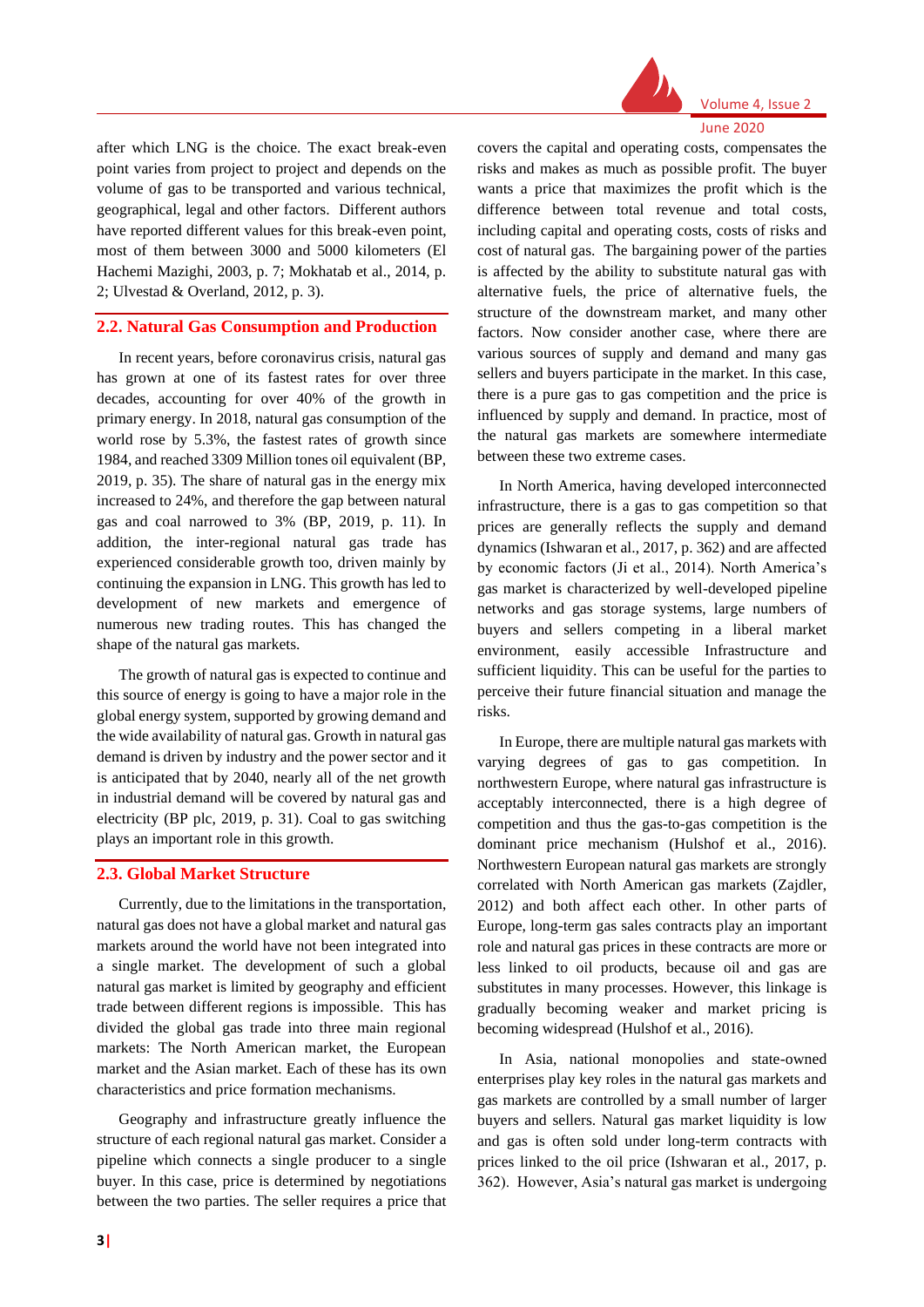reform and is gradually moving towards maturity with gas infrastructure continue to expand.

Currently, these regional markets are separated by transport limitations and differing market structures, however, it is expected that this regional market will come closer to each other and will be more integrated in the future. At a global level, natural gas infrastructure is growing and global LNG volumes are set to expand substantially (BP plc, 2019, p. 99). This will result in more trade between different regions of the world and a more competitive and relatively more integrated global gas market.

## **2.4. Gas Market Evolutions and Emergence of Disputes**

Currently, in some parts of the world gas pricing is based on gas on gas competition and the supply and demand equilibrium, but in other regions gas prices are determined based on long-term pricing relationships, such as oil indexation. In the past, however, the share of the oil indexation method was much higher, and in most parts of the world the price of natural gas was a function of the price of oil or other fossil fuels. The most important reason for this type of pricing was that, mainly due to the limitations mentioned in the previous section, it was not possible to determine the gas price based on the market mechanism. In such cases, the price of gas was usually considered as a function of other alternative energy carriers, especially oil. This type of pricing was economically reasonable to some extent, because in many cases oil and gas are interchangeable, and if there is a significant price difference between them, it is possible to use one instead of the other.

From the beginning of the third millennium, the factors that necessitated the connection between the price of gas and oil began to fade. As described in the previous sections, with the growth of gas consumption and the development of LNG, as well as the reforms in world gas markets, competitive regional gas markets were gradually formed and developed, and in many places the possibility of determining gas prices according to Market mechanism was provided. In addition, specific uses for each of oil and gas were formed and developed, and the ability to replace oil and gas with each other was reduced to some extent.

Therefore, the correlation between gas and oil prices gradually decreased and their price began to separate. Another important factor that played a role in this separation was the development of hydraulic fracturing technologies and horizontal drilling, which led to a significant increase in the production and supply of shale gas and other types of natural gas. Other factors such as rapid changes and fluctuations in oil and coal prices, heavy investments for replacing pollutant fuels with natural gas, the Fukushima nuclear accident in Japan and the decline in nuclear energy demand, contributed to the development of gas markets and reduction of the correlation between gas and oil prices.

In this context, when prices in gas markets were somewhat independent of oil prices, many long-term gas contracts were still tied to oil prices and did not reflect the realities of the gas market. This caused challenges and disputes in the gas market, and gradually the number of requests made by one of the parties to long-term gas contracts for price adjustment increased so that many pricing disputes were referred to arbitral Tribunals.

These disputes can be classified into two groups. The first group is disputes in which the arbitral tribunal maintained the pricing mechanism agreed in the contract and made changes to the base price or its coefficients. This was mainly due to the importance of maintaining the contractual agreement of the parties and, as far as possible, to respect their agreement as a legal principle. In addition, sometimes there is basically no effective alternative that can replace the existing price relationship. For example, there may not yet been a competitive gas market as a reference.

The second group is disputes in which the arbitral tribunal has concluded that the existing pricing mechanism is no longer effective and may not comply with some of the conditions set out in the price review clause, or it may disrupt the contract's economic equilibrium, or it may subject one of the parties to hardship, and therefore it should be replaced by a newly established pricing mechanism. In such cases, the competence of the arbitrator for changing the price mechanism is an interpretation of parties' intent to maintain the contract's economic equilibrium. (Oloumi Yazdi, 2018)

In the history of natural gas pricing disputes, 2008 may be called a turning point. Since 2008, demand for natural gas was declined due to the global financial crisis, while by then there had been heavy investment in increasing gas production and transport capacity. Therefore, there was a rise in supply and a fall in the market demand. These circumstances, along with the liberalization of gas markets in many regions, led to a decrease in gas prices in consumer markets. As a result, many gas buyers who had to buy gas at a price tied to the oil price and sell it in the target market with these new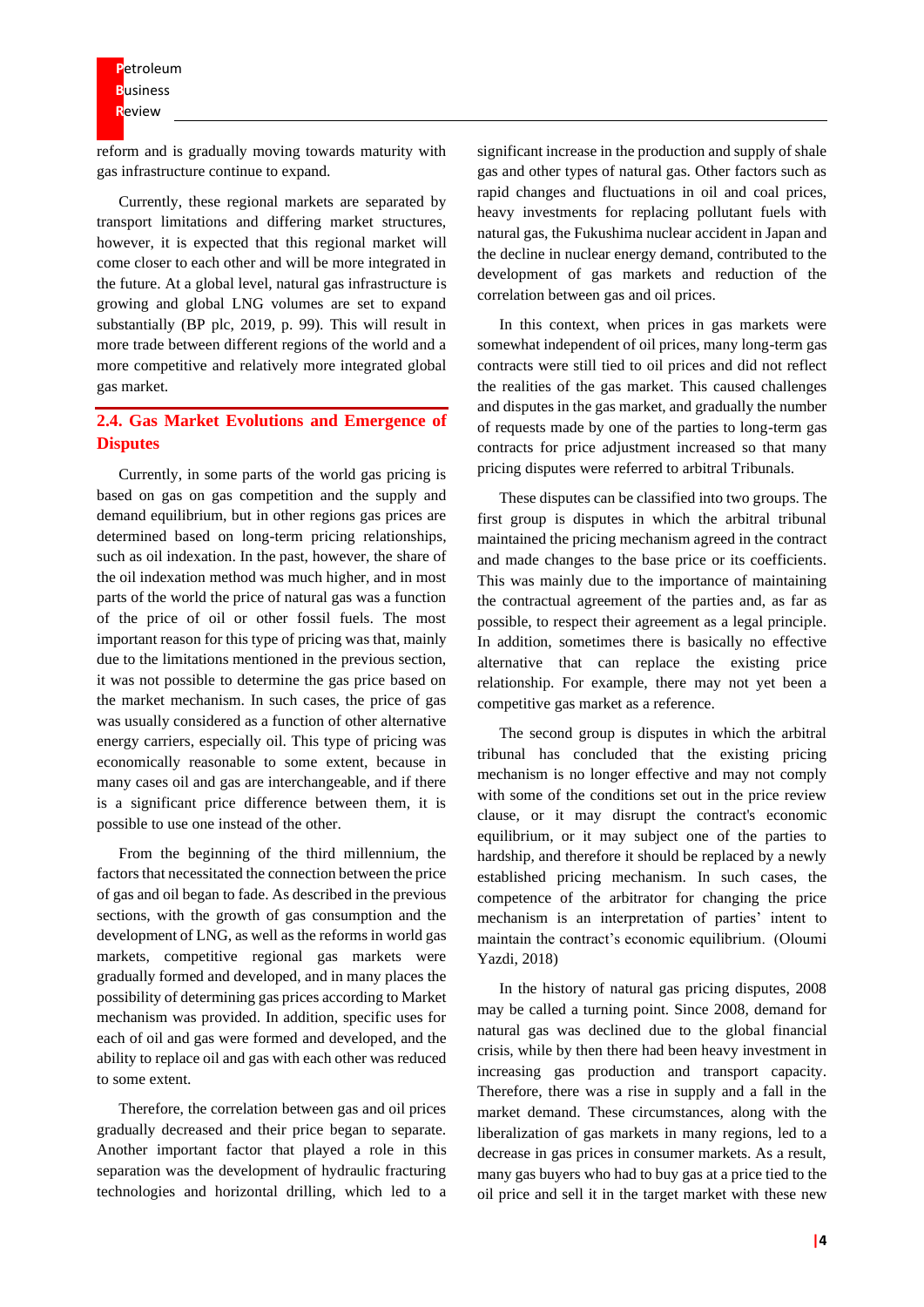

June 2020

circumstances, requested a price review, and a wave of price review requests emerged.

#### **2.5. Price Review Cases**

Due to the confidentiality of the arbitral proceedings, the content and results of gas price disputes are rarely known, but analysis of the few existing cases can illustrate some important aspects of sources and root causes of these disputes and can be useful in moving toward the more competitive gas market. One of the famous pricing disputes is the dispute between Esso Exploration & Production UK Limited (Esso) v Electricity Supply Board (ESB) under a long-term 15 year gas sales agreement. In this contract, the price review clause made it possible to request a price adjustment if the gas prices fall too far out of line with market prices (Esso Exploration & Prod UK Ltd v Elec Supply Bd, 2004).

In 2002. Esso requested for a price review and based its request on the price of short-term supplies. ESB rejected the request and claimed that the request for a price review is invalid because the method used by Esso in calculating the price of natural gas in the market is basically incorrect and Esso's application must be based on prices actually paid for gas to be supplied under longterm contracts. Esso stated since long-term gas contracts are confidential, there is no clear evidence of prices being paid for long-term gas supplies and it has no choice but to determine the price of gas by other computational methods, including use of the price of short-term gas sales contracts. Finally, the court rejected the price review request, stating that the method used by Esso could not prove that the price difference has exceeded the allowable amount (Baily & Lidgate, 2014, p. 145).

An important root cause of this dispute was that the conditions for activating the price review process were not determined in a transparent and effective manner. This is why Esso could not provide an acceptable method for determining the price of gas in the market.

The most important and well-known gas price review case is the Atlantic LNG case, which was published in 2008 after an arbitral award was challenged in a New York court. This case is one of the most important disputes that the arbitral tribunal has replaced the contract pricing mechanism with a new one, and since then many arbitral tribunals have followed the same procedure.

Atlantic LNG of Trinidad and Tobago and Gas Natural Aprovisionamientos SDG of Spain (GNA) signed a long-term gas contract in 1995, in which GNA

was permitted to transport LNG either to Spain or to New England. The contract also included a price review clause according to which if the economic circumstances, beyond the control of the parties, have substantially changed and the pricing mechanism of the contract does not reflect the value of gas in the end user market, either party can submit a request for price review and in case of disagreement, the case will be referred to arbitration. (Gas Natural Aprovisionamientos, SDG, S.A. v. Atlantic LNG Company of Trinidad and, 2008).

After reduction of the natural gas price in the target market, due to the liberalization of the Spanish gas market, gradual formation of gas on gas competitions and economic factors, GNA decided to sell gas at a higher price in New England. Shortly afterwards, due to this new circumstances, Atlantic LNG requested a gas price review and increase.

In the Final Award, accepting that the requirements for a price review had been met, the tribunal established a new two-part relationship for gas pricing. In the first part, the price of gas sold in the Spanish market will continue to be determined by the same pricing mechanism in the contract with changes in the base price. In the second part, a "New England Market Adjuster" was introduced to determine the price of gas sold in New England, provided that this relationship is used when the share of gas sold to New England is more than a certain amount (Gas Natural Aprovisionamientos, SDG, S.A. v. Atlantic LNG Company of Trinidad and, 2008).

Because in this case, the arbitration authority disrupted the agreed pricing formula of the parties and established a new relationship, it can be considered as a turning point in natural gas pricing disputes. An important aspect of this award is that the tribunal decided to change the indexation formula while neither party had requested it and therefore this gave rise to doubts that the arbitral award was ultra-petita (Gas Natural Aprovisionamientos, SDG, S.A. v. Atlantic LNG Company of Trinidad and, 2008; Lorefice, 2017, p. 211). In the context of procedural law, ultra-petita is a decision which contains things out of claimant's request and the tribunal has exceeded its jurisdiction (Lew et al., 2003, p. 714).

In this case, several factors can be considered as the roots of the dispute. A primary factor is that the contract pricing mechanism did not directly reflect the price of gas in the target market and was based on a base price and adjustment coefficients related to the price of oil products. This factor is often seen in many other similar cases in that period which was not effective in reflecting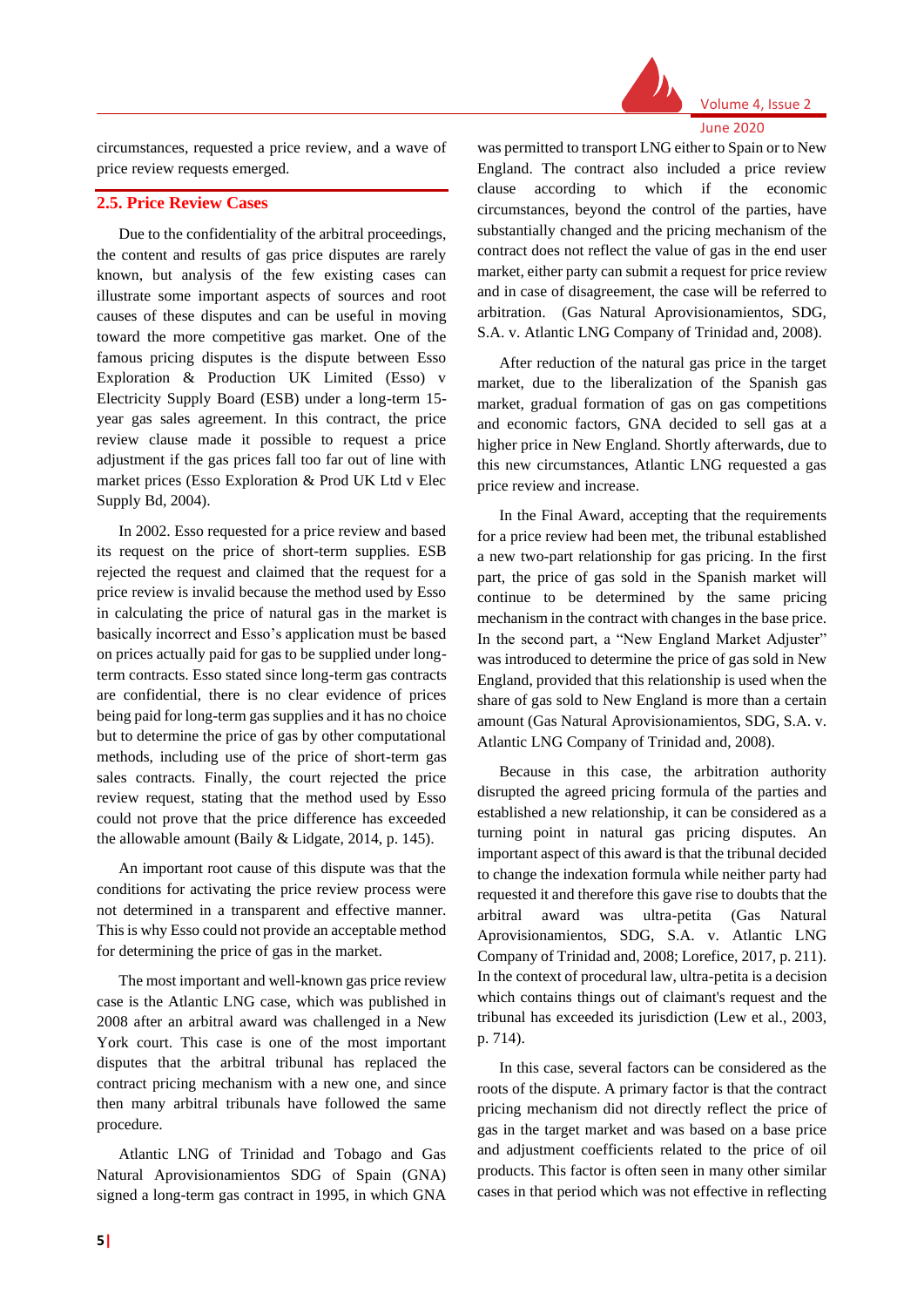**P**etroleum **B**usiness **R**eview

the gas market reform. Another factor is that although the contract stated that GNA could export gas to New England in addition to Spain, but the pricing formula was tied to the European energy market, because the parties expected that the LNG would be consumed in Spain (MCNAIR CHAMBERS, 2013, p. 6).

There are other cases in which the tribunals have used various approaches to adopt the long-term pricing mechanism with a more competitive and more liquid gas market environment. In RWE v Gazprom case, the tribunal introduced a new element of indexation to spot gas prices, while the contract original pricing mechanism was based on oil indexation (Sparling et al., 2016). In Edison v Eni case, the tribunal changed the pricing mechanism from oil indexation to spot gas indexation (Sparling et al., 2016).

## **3. Analysis of Current Long-Term Pricing and Price Review Methods**

This chapter comprehensively discusses the methods of gas pricing and price review from different points of view, and each of these methods is analyzed in detail.

### **3.1. Natural Gas Pricing Methods**

At the beginning of this section, the common natural gas pricing methods are introduced. Gas pricing methods are categorized in various ways and various names.

International Gas Union (IGU) categorizes pricing methods as: (IGU, 2019, p. 11)

- Oil Price Escalation (OPE): The price of gas is connected to the price of oil through a base price and a coefficient of adjustment or escalation. Sometimes the price of coal or electricity or a basket of other fossil products may be used instead of oil.
- Gas-on-Gas Competition (GOG): The price of gas is determined according to the market mechanism and based on interplay of supply and demand. Gas can be sold in both physical and non-physical markets, and over various periods.
- Bilateral Monopoly (BIM): The price is determined through bilateral negotiations between a large seller and a large buyer, usually single dominant companies.
- Netback from Final Product (NET): The price paid to the gas seller is a function of the price that the buyer earns from selling his final product. This method can be used when the gas is used for a specific consumption, for example in petrochemicals.

• Regulation methods: The price is determined by a regulatory authority. This regulation can be for social and political purposes (Regulation: Social and Political or RSP), or as a subsidy to the population by receiving only the cost of service (Regulation: Cost of Service or RCS) or as a more significant subsidy to the population (Regulation: Below Cost or RBC).

In recent years, GOG method has received more interest. Its share of global pipeline gas exports has increased from about 25% in 2005 to about 60% in 2018 (IGU, 2019, p. 14) and its share of global LNG exports has also increased from about 15% to about 35% (IGU, 2019, p. 15).

In each of the regional markets, depending on the market structure, the prevalence of pricing methods is different. In the European gas market, the share of the OPE method has decreased from 78% in 2005 to 24% in 2018 and instead the share of the GOG method has increased from 15% to 76% in the same period (IGU, 2019, p. 56). This trend is in line with changes in the structure of the European gas market and increasing gasto-gas competition. Unlike in Europe, oil-based pricing is still so important in Asia to the extent that it has even been associated with a share increase, from 35% to 67% in the same period (IGU, 2019, p. 61).

GOG method itself has various forms, however, herein after, when we refer to Gas on Gas competition pricing method, we mean pricing mechanism in which the gas price is indexed to the price of a gas market or hub and we call it "Hub-Indexation". Also, hereinafter, the oil price escalation pricing method is referred to as "Oil-indexation".

## **3.2. Pricing Methods in the New Market Environment and the Potential of Dispute in Them**

Oil-indexation and hub-indexation are two main pricing mechanisms in the new international natural gas markets environment. Other methods are currently rarely used in market-based pricing and are often used in governmental or monopoly pricing. This section describes these two pricing mechanisms and analyses the potential for dispute in them.

#### **a. Oil-indexation**

The simplest form of the oil-indexation pricing relationship is as follows:

 $P = \alpha \times P$  (crude oil) +  $\beta$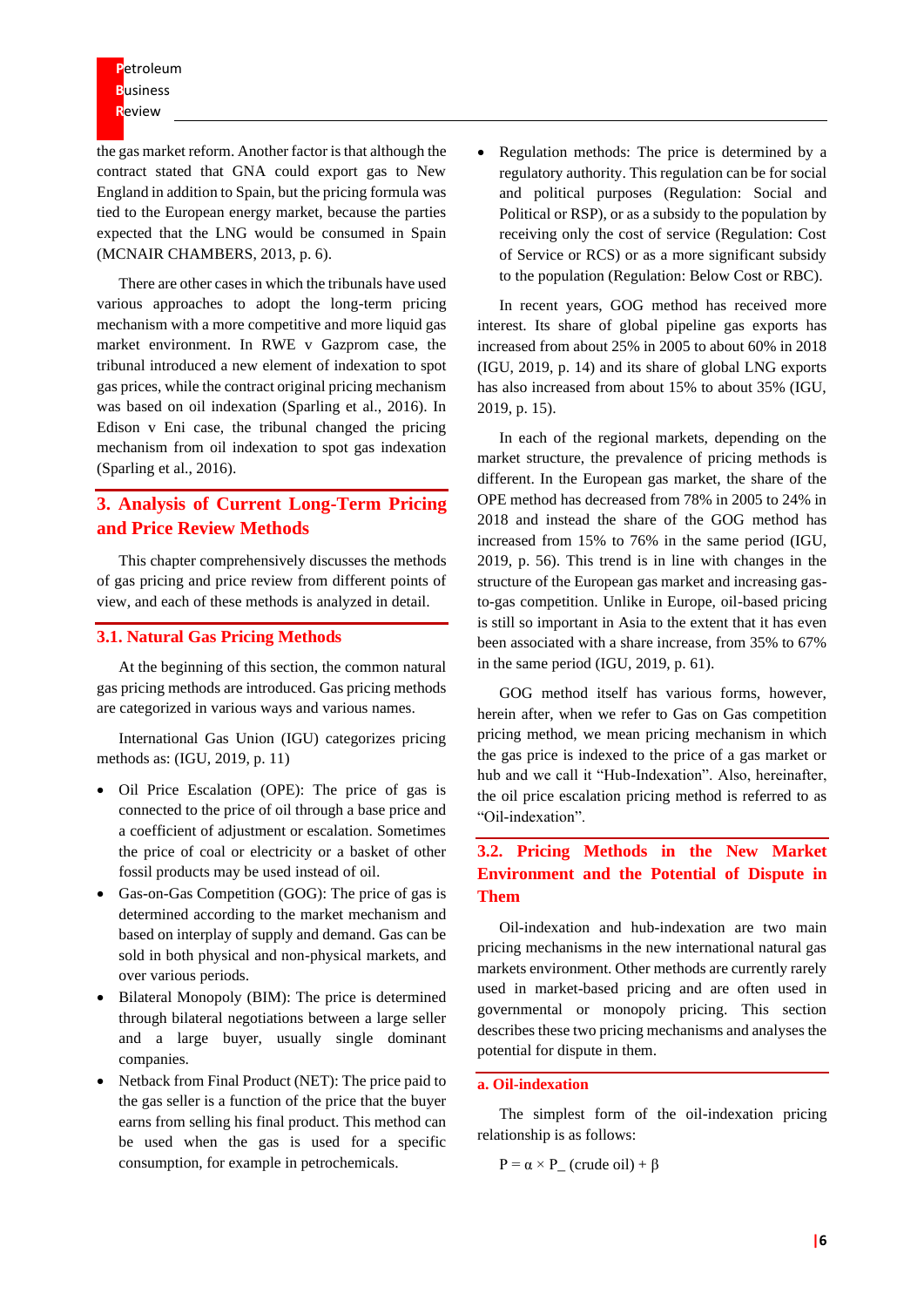

June 2020

Where, P is the price per million BTU of natural gas,  $\alpha$  is the linkage slope, P<sub>\_</sub> (crude oil) is the price of a barrel of crude oil and β is the constant of the equation in terms of price per million BTU.

Since this relationship connects the price of gas to oil in a linear and direct way, it makes the parties vulnerable to price fluctuations in the oil market. For this reason, S-Curve formulas were introduced in which a floor price is considered for the gas price so that the gas price does not fall below the production cost and a ceiling is considered accordingly to reduce the risk of the buyer. These floors and ceilings can be either in fixed numbers or in the form of linear relationships that have a slight slope.

There are more complex forms of this relationship, for example, α and β can take different values for different price ranges, or instead of using the price of crude oil alone as a reference, the price of a basket of oil products or other energy carriers can be used.

The main problem with this method is that crude oil price does not accurately reflect the reality of the gas market. In addition, as explained, sometimes divergences are observed between natural gas and oil prices and each of them takes a different trend, which can be, and has been, controversial.

#### **b. Hub-indexation**

In a hub-indexation pricing mechanism, the price of the traded gas will be directly related to the price of gas in a gas hub, plus or minus a number that can be constant or a function of the price. This plus or minus usually depends on the characteristics of the base hub and its relationship to the point of consumption. The main advantage of this pricing method is that the prices are competitive and reflect the real price of gas, not oil, in the market. Therefore, the probability that the price of gas traded in the contract will differ significantly from the price of gas in the consumer market will be less.

However, trading large volumes of gas based on hub prices is not without its challenges. The first challenge is that the gas market, like other markets in the world, may face problems such as speculation, bubbles and market failures, and some believe that the oil market is in a better position in this regard, because it is long established and has advanced infrastructure. The second challenge is the risk of collusion and manipulation of gas prices in the hub. Proponents of oil-based pricing argue that the oil market is so large that it is less possible for prices to be colluded or manipulated (Zhang et al., 2018a). The third challenge is the probability of unfair distribution of the contractual risks. This means that if the buyer takes the

gas with the price directly related to the target market, its risk is reduced, while the seller stills is at risk and may suffer from any reduction in gas prices.

## **3.3. Long-Term Gas Pricing and Take-or-Pay Provisions**

Exploration, production, processing and transmission of natural gas require large investments and return on investment must be ensured. One of the most common measures taken to ensure the return on investment is to enter into a long-term contract and place a take-or-pay condition in it. Under this condition, the buyer undertakes to take a certain volume of gas, and if it does not want to or cannot take this amount of gas, it must pay a large part of its price (Mokhatab et al., 2014, p. 80).

As a result of the take-or-pay condition, the seller and the investor are assured that the purchase of gas and return on investment will continue and the buyer will not refuse to buy in the middle of the way. When the buyer accepts this condition, it actually takes a big risk because the economic conditions and market conditions may change and it will be uneconomical for it to buy gas at the contract price. In such circumstances, the importance of the price review clause emerges and the buyer is assured that, due to this clause, if the economic situation changes, the contract price will be adjusted accordingly. Therefore, the less strict take-or-pay clause, the less need for a strict price review clause.

#### **3.4. Price Review**

When the parties to a long-term contract determine the pricing mechanism, they determine it according to the market conditions and their forecast of its future. However, since the future is uncertain and circumstances may change during the term of long-term contract, Suitable provisions should be considered to adjust the price according to the new conditions. For this purpose, the price review provision is usually used so that pricing can be corrected in the event of a significant change in the economic circumstances.

A price review clause usually includes a trigger condition, which determines under what conditions one of the parties can activate the price review process, and it also contains procedural rules and methodology of price review. Procedural rules of price review determine what process must be followed to review the price. For example, if the parties do not agree on a new price within a certain period of time, how should the price review and dispute resolution be referred to the arbitral tribunal and what formal rules should govern the formation of the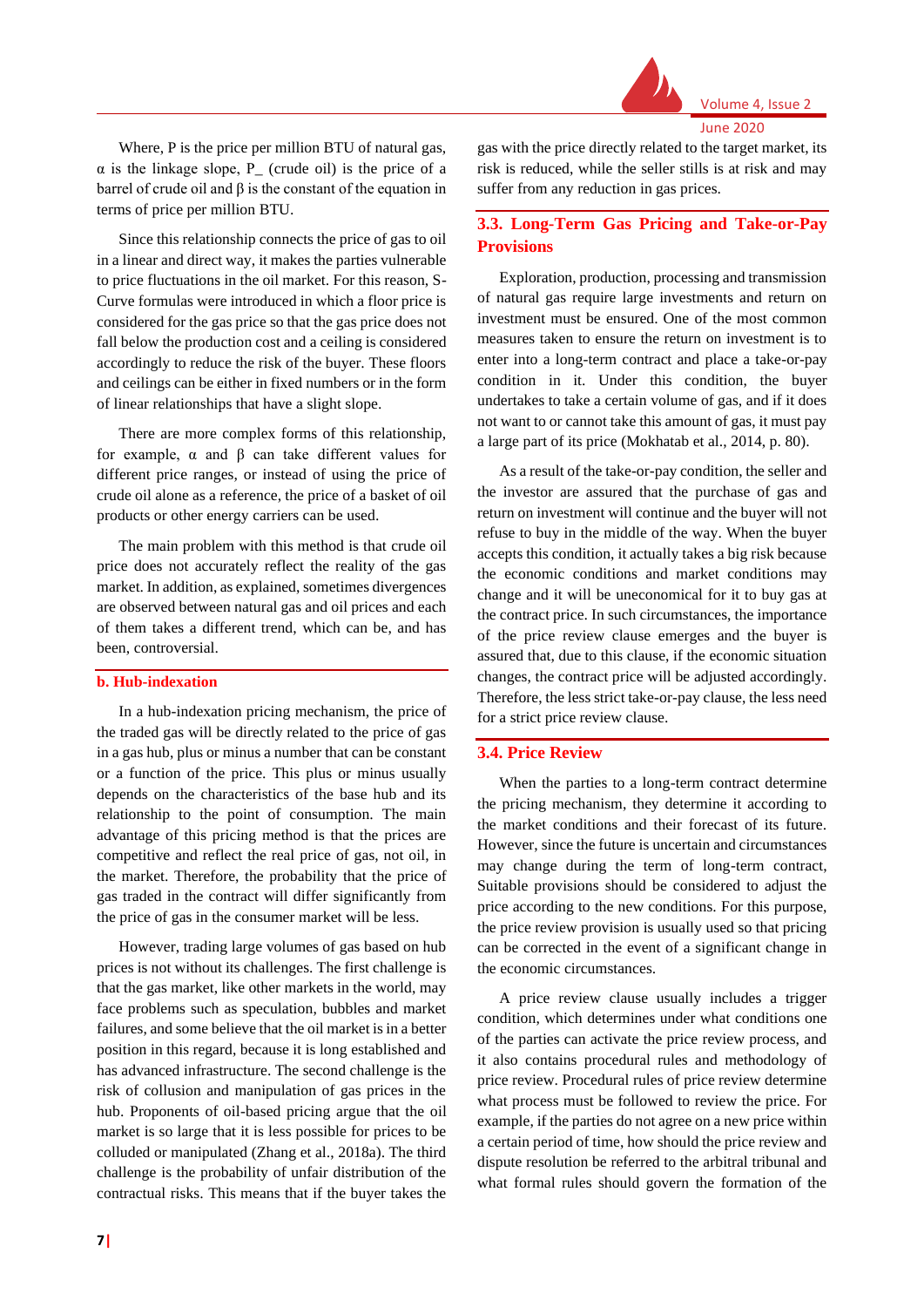**P**etroleum **B**usiness **R**eview

tribunal. Methodology of price review determines the conditions, parameters and the main and substantive bases according to which the price review should be done.

The first step is to determine if the trigger condition is met. In this step, the price review requester must prove that the condition of the price review trigger has been met. The clearer and more effective this condition is in the price review clause, the easier it will be to determine its fulfillment. Sometimes there may not be a precise and clear condition for activating the price review in the contract, and only a "significant change in the economic circumstances or gas market" is considered as the price review conditions. In such a situation, first, it must be determined whether a significant change has taken place or not, and second, whether the existing pricing relationship can truly reflect this change or not.

After this step, the pricing relationship should be corrected according to the new situation. In addition, since the will of the parties and their agreement is of fundamental importance, the price adjustment should be in such a way that the parties' agreement is respected as much as possible.

#### **a. Trigger condition**

A trigger can include special conditions to be met or can provide an automatic right to run a review procedure at regular intervals during the life of the contract. Usually price review is activated when the change of circumstances is beyond the control of the parties, significant and unpredictable (MCNAIR CHAMBERS, 2013, p. 3).

In a Periodic trigger, a predefined schedule is considered to review the price and update the pricing relationship, for example each party may have a right to request for price review every 4 years. The advantage of this type of trigger is that it has a simple and predetermined process, thus avoiding disputes over whether the economic situation has changed or no. However, this type of trigger is not directly related to changes in the market and economic circumstances. There may be changes in the market that cannot be responded to quickly, or there may be no change in economic conditions during the period and there is basically no need to review the price in the predetermined schedule.

When a special condition is considered to be met for starting the price review process, this condition can either be described in general terms and the recognition of its instances left to the arbitration authority, or it can

be defined in detail by defining parameters and relationships. Which of these two types is better is an important issue that will be addressed in the next sections?

#### **b. Procedural rules**

Before the price review is referred to a third party, it is better for the parties to negotiate and compromise. If so, cost and time are saved and the risk of a significant loss in the arbitration is eliminated for the parties. Thus, the price review clause usually provides a specific time and process for bilateral price negotiation and agreement negotiations, and if no agreement is reached, the issue is referred to a third party to resolve the dispute. This process may be set up in such a way that before referring to the dispute resolution authority, the case is referred to a mediator so that it may be able to reach a compromise between the parties before the dispute is brought to a tribunal. The dispute can be referred to arbitration or expert determination or formal proceedings, however the majority of price review disputes are resolved in arbitration (Baily & Lidgate, 2014, p. 143; MCNAIR CHAMBERS, 2013, p. 4). Why arbitration is preferred is not the subject of this paper but, in summary, arbitration can be relatively fast and flexible, the parties have control over the selection of the arbitrator with an appropriate degree of practical experience, arbitral awards are generally easier to enforce in other nations than court judgments and arbitration proceedings and arbitral awards are confidential.

#### **c. Methodology of price review**

The basis of the price review and the substantive principles on which the new pricing relationship should be established is also included in the price review clause, and if there is to be a limit to the application of the new pricing relationship, it is specified. For this, you can use general terms and leave the review authority free to review the price or, instead, restrictions and a framework for price review can be considered.

One of these restrictions is the application of the baseball arbitration method, in which each party submits its proposal for the modification of the pricing relationship, and the arbitral tribunal must choose one of the two proposals (Moses, 2017, p. 18; Trenor & Holloway, 2016, p. 43). The advantage of this method is that the arbitration award is limited and it eliminates the possibility of issuing unexpected awards with which neither party is satisfied. However, it also has the disadvantage that it reduces the flexibility, discretion and efficiency of the arbitral tribunal to issue a fair award,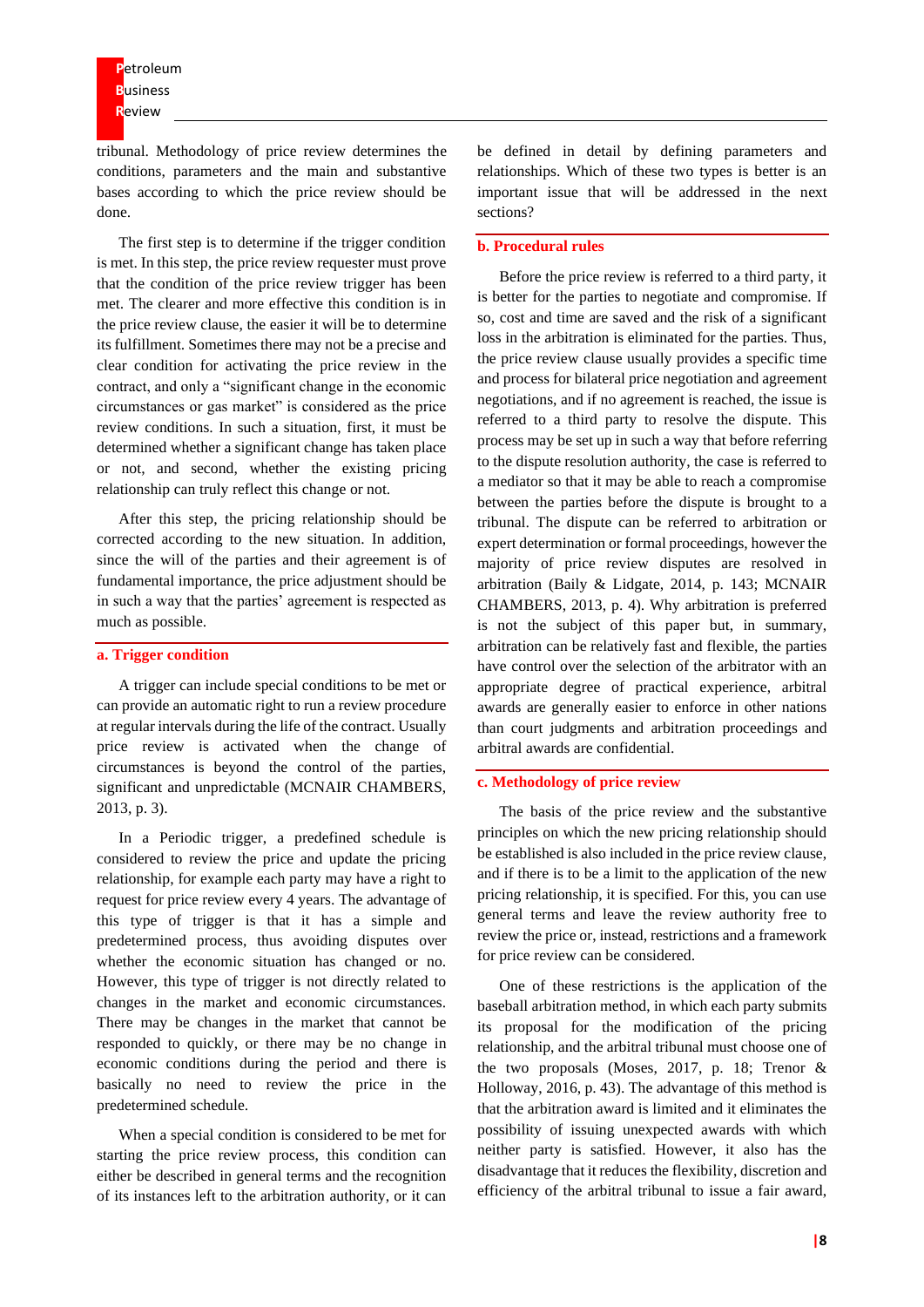

June 2020

and also reduces the possibility of providing creative solutions. Although, the parties will probably try to make their proposal more acceptable and reasonable to have more chance to be selected.

Another limitation that can be applied is high-low arbitration, in which the parties agree on a "price range" within which the final award must fall and if the tribunal's award exceeds this range it is automatically adjusted to be within the range (Trenor & Holloway, 2016, p. 43). This method both preserves the flexibility and discretion of the arbitral tribunal to some extent and limits the award within the agreed range of the parties.

An example can better explain the high-low price review. Suppose in a gas pricing dispute, Company A believes that it should receive 300 million Euros from Company B for a certain period of time, but Company B believes that it should not pay and only accepts payment of up to 25 million Euros. The parties enter into negotiations before entering the arbitration to agree on a price range for the final award. One of the options for the agreement could be to set the same 25 and 300 million Euros as the minimum and maximum, to at least prevent unexpected awards. Another option would be for Company A to accept a higher minimum in exchange for Company B to accept a lower maximum. In this case, for example, the parties agree on the minimum and maximum of 75 and 200 million Euros, and in exchange for lowering their expectations, reduce the risk of larger losses in final award. Obviously, such negotiations will be successful if the parties show rational and positive behaviour, and if one of the parties wants to insist on too high or too low prices without reasonable foundation, the chance of agreement is reduced.

#### **d. Price review for hub-indexation**

As described so far, price review process basically applies to oil-indexation pricing mechanism and it is relevant when indirect pricing methods, such as oilbased pricing, are used. But the question that can be asked here is whether there is no need for a price review clause for hub-indexation where the price of gas is taken directly from the market? The authors of this article believe that the price review clause cannot be ruled out altogether for hub-indexation. Firstly, due to the large investment required by the gas facilities, in some cases, there may be still a concern about the continuation of gas sales, so provisions may be necessary to make it possible to correct the price in the presence of significant changes in economic circumstances. Secondly, there is no guarantee that the price of the hub used as a pricing reference will always reflect the actual price of gas in the

target market. This is more likely when the target market is different from the hub used as reference for pricing, and the greater the distance between the two markets, the greater this likelihood. In any case, there is always the possibility of change in the existing markets or the creation of new ones.

Therefore, depending on the circumstances, it may be necessary to include a price review clause for hubindexation, unless the risk of the parties is otherwise covered.

## **4. Recommended Structure for Pricing and Price Review in the More Competitive Global Market**

This chapter presents the recommended structure for pricing and price review in the more competitive global market and explains how the pricing mechanism and price review framework should be tailored to the characteristics of the gas market.

#### **4.1. Best Pricing Method**

This section addresses the fact that basically no single gas pricing method can be introduced as the best pricing method, and the pricing framework should be tailored to the characteristics of the gas market and the stages of growth and maturity of the market.

As described in section 2, in some regions of the world there are highly competitive gas markets with developed facilities and advanced technical, commercial, and legal infrastructure in which prices are determined competitively based on supply and demand. In other regions, competitive gas markets do not exist and there is no choice but to use the price of alternative fuels. Depending on the market structure, the appropriate pricing method can be selected. As detailed in the previous sections, oil or other energy carriers are not a perfect alternative to natural gas, and oil-indexation gas pricing can be potentially controversial. Therefore, as a general principle, it is preferred, if possible, to price gas directly instead of indirectly through oil-indexation.

In most pricing dispute cases, the lack of proper response of the oil-indexation to the changes in the gas market has been one of the most important causes of the dispute. However, it should be noted that hub-indexation pricing also has its own limitations, the situation may be such that hub-indexation is not possible or preferable. In any case, whichever pricing method is chosen, one of the most important things that must be considered in pricing is to pay attention to the project economics and return on investment. For this purpose, it is necessary to carefully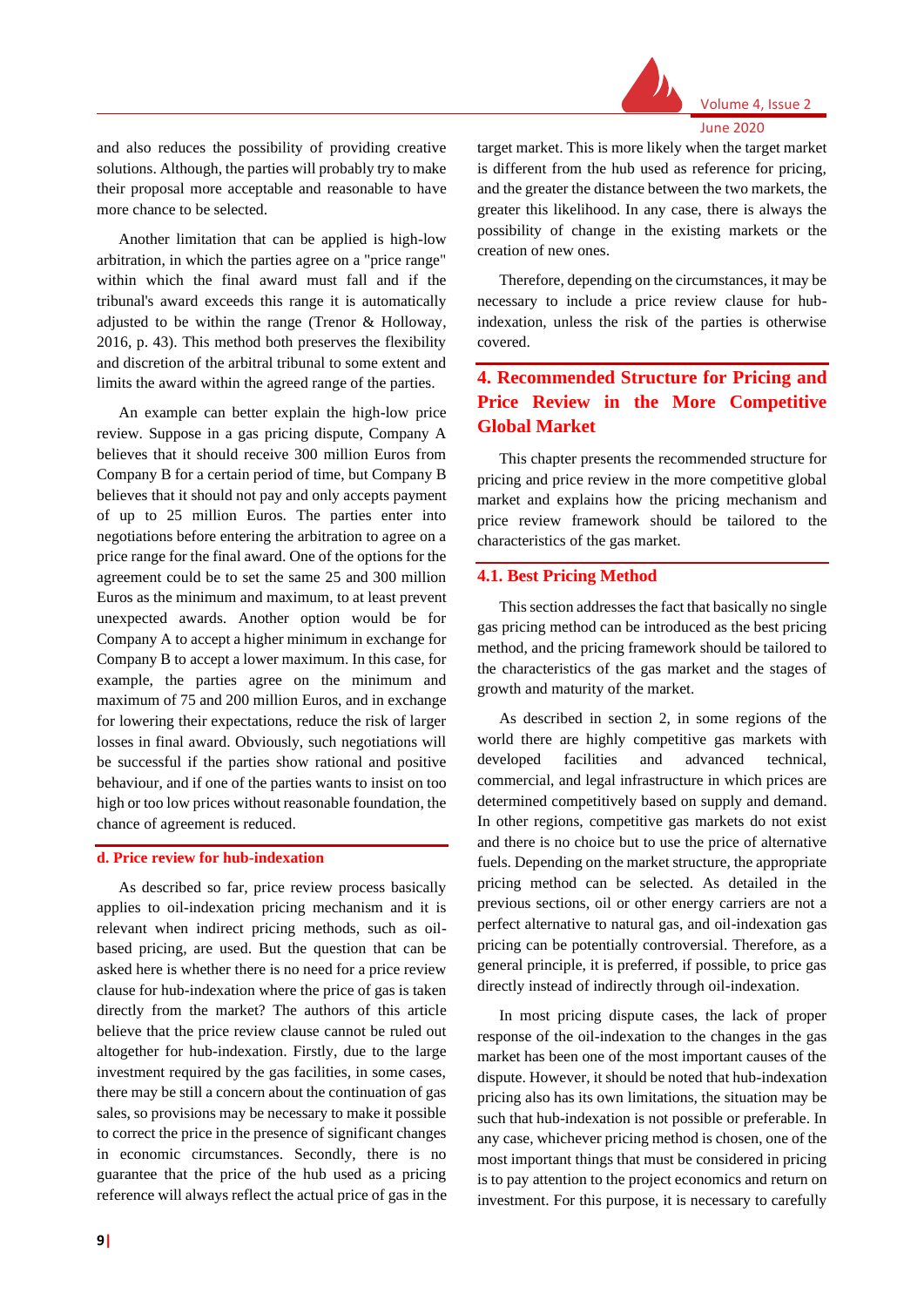assess the project economics and, if necessary, determine the minimum and maximum acceptable gas price.

#### **4.2. Hub-Indexation Pricing**

The important question is: where is it appropriate to use the hub-based pricing method? The main factor is the existence of a gas hub that reflects the price in the target region. In addition, given the challenges and limitations that this method faces (explained in section 3.2.2), the reference hub should have a developed infrastructure. This means that the hub must be developed in terms of technical infrastructure and industrial facilities and must be large enough to be liquid and competitive and nonexclusive. It must also be developed in terms of commercial and legal infrastructure, and have strong anti-monopoly, anti-money laundering, anti-collusion and anti-price manipulation rules.

The volume of exchanges in the reference hub is another important factor. The hub should be large enough so that collusion, manipulation and anticompetitive behavior will not be a concern. Another factor is the distance of the reference hub from the production and consumption facilities. The closer the reference hub is, the better it can reflect the value of gas in the region. If the reference hub is far from the final point of use, it cannot reflect prices in the target market, and also if it is too far from the production facilities, other concerns may appear. Due to this, where the distance between the place of production and consumption is large, for example intercontinental, choosing a reference hub can be challenging. This

challenge can be one of the reasons why hub-indexation is not as common as oil-indexation in long-distance LNG exports, as explained in Section 3.1.

#### **4.3. Oil-Indexation Pricing**

If the conditions for discovering the market price of gas are not provided, the main option is to calculate the gas price from an index of alternative fuels. Accordingly, oil or a basket of oil products are usually the best options for this purpose. This section discusses what components to consider in oil-indexation pricing.

One of the most important factors in oil-indexation is the selection of an index that has the most relevance and connection with the traded gas.

Sometimes it may not be possible to use the hubindexation pricing method and an ideal hub, with the characteristics described in section 4.2, may not be found for this purpose, but there may be one or more gas hubs that can be used for adjustment of oil-indexation pricing. In such conditions, a combined method of oil-indexation and hub-indexation can be used. In other words, a hybrid-indexation mechanism, i.e. indexation to both oilmarket and gas-hub prices, can be used.

For Instance, consider a case in which the oilindexation pricing method is used because there is no ideal gas hub to be used as an independent index. In this case, if there is a separation between the oil price and the price of gas in the adjacent hubs, the oil-indexation method cannot reflect the changes in the gas market.



However, if the hybrid-indexation pricing method is used, and the pricing index covers the price of gas in addition to oil, the gap between the oil-indexation and the price of gas in adjacent markets will be reduced. Figures 1 and 2 show typical examples of these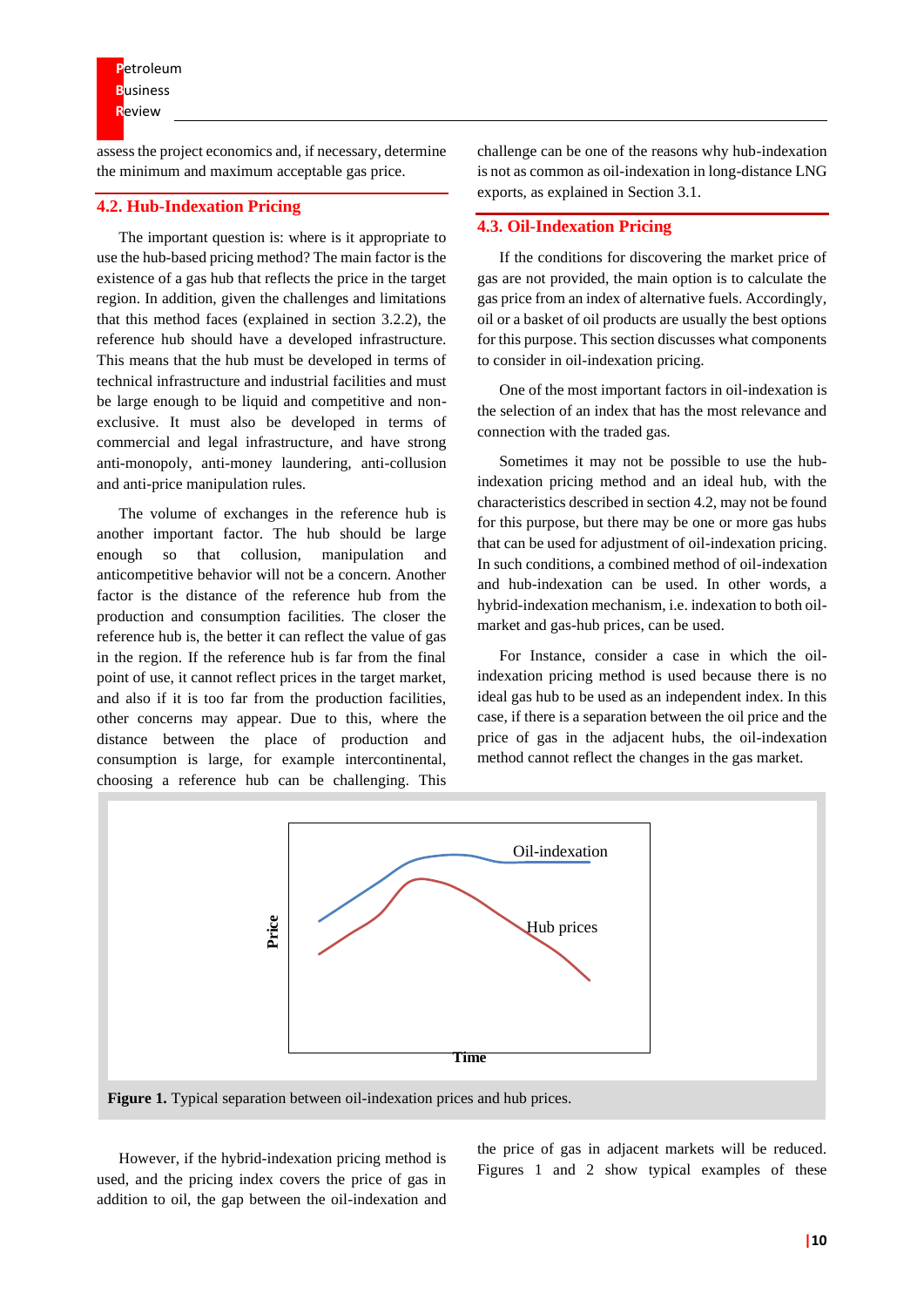

indexation methods when divergence between oil and gas prices emerges.



Determining the exact parameters and coefficients of the hybrid-indexation and the share of each element in the total price requires economic analysis, market studies, technical calculations, and complex mathematical optimizations, and should be determined specifically for each case.

Whether the hybrid-indexation is a good choice or not depends on the technical and economic characteristics of the project, the legal considerations, the characteristics of the energy markets in the region and many other factors.

## **4.4. Price Review Trigger Condition**

Have the conditions for activating the price review mechanism been met or not? Potentially, it can be one of the most controversial issues related to gas pricing and price review.

An important question in designing the structure of price review is: does the trigger condition need to be general or should it have specific guidelines? There is not a unique answer to this question, and each of these options has its own applications, but basically it can be said that if a general trigger condition is used, it has the advantage that it can catch as many as possible of the circumstances which may occur in the future. While, if this condition is written in details and with specific guidelines, an unpredictable situation may occur and the price review may not be fair and effective. However, the general trigger makes it difficult for the parties and the arbitral tribunal to determine whether the trigger condition has been satisfied. A general form of trigger

condition usually is such that if "significant changes in the market" or economic conditions occur and these changes are beyond the control and foresight of the parties, the price review process begins.

What can be deduced from a review of gas pricing dispute cases, as well as similar cases in other sectors, is that the main challenge in determining "have there been significant changes in the market?" is, firstly, to precisely determine "the target market" and its characteristics, and secondly, to determine what change should be considered a "significant" or fundamental change in the market.

For instance, as explained in the ESB and Esso case, the basis of the case was that the parties disagreed on whether the price review request was valid and whether the trigger conditions for initiating the price review process had been met. Therefore, if the parties consider a trigger condition for activating the price review, it is necessary to think about the ways to calculate and prove it and, depending on the characteristics of the market, to consider solutions for this purpose. As another instance, in the Atlantic LNG case, it was observed that the components of pricing and price review in each of the target markets were not well defined. Therefore, it can be concluded that it is necessary to precisely determine the target market.

Another important issue is how long should changes in the market take to allow for a price review? As a rule, short-term changes and fluctuations in the market cannot be a criterion for the possibility of starting the process of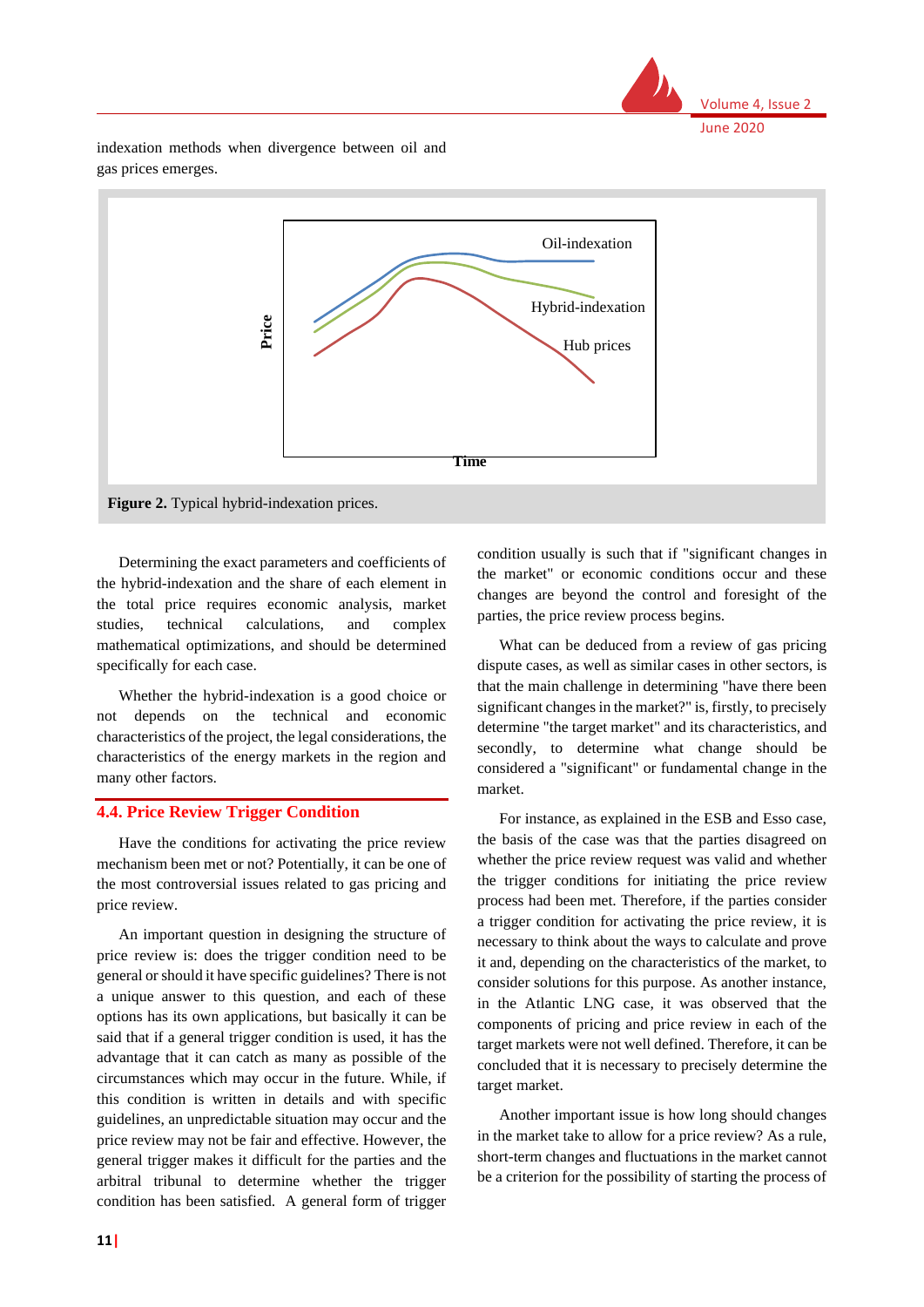price review, and these changes must be stabilized in the market.

#### **4.5. Procedural Rules of Price Review**

As explained, it is best for the parties to negotiate and, if possible, compromise before submitting a review request to the arbitral tribunal. Negotiation and compromise have numerous benefits. Firstly, a mutually beneficial outcome is achieved and the parties' risk of total loss through the arbitration award is eliminated. Secondly, mistrust is not established between them and their business relationship continues based on mutual cooperation. Thirdly, financial and time costs are reduced. Fourthly, the credibility of the parties in the gas industry is maintained. In fact, third parties who may want to enter into a business relationship in the future will be more cautious with the parties who have entered into a business dispute. Therefore, it is preferred to consider an effective process for compromise before referring to the arbitral tribunal.

One of the points that should be considered in this regard is determining the level of direct negotiation. Usually, the higher the level of negotiators, the better, because negotiators will have full discretion in decisionmaking, and organizational or bureaucratic barriers to compromise will be removed. In addition, top managers are expected to pay more attention to overall benefits of the organization. Therefore, it is recommended that provisions be made for direct negotiations between the parties at the highest executive authority before referring to a third party.

Another important issue to consider is setting a deadline for the parties to negotiate, because without a deadline, a reluctant party may deliberately prolong the process.

Usually, when the negotiations between the parties are not successful, the dispute is sent to the arbitral tribunal. Sometimes mediation is used before sending the case to arbitration. Mediation is one of the mechanisms that can be very effective in the peaceful settlement of pricing disputes. Mediators use a variety of techniques to open or improve dialogue and empathy between the parties to reach an agreement. In natural gas pricing disputes, the use of mediation becomes even more important. Because according to what was described previously, in many cases, it is necessary to give a wide authority to the arbitration tribunal to modify or even change the pricing mechanism, and this extensive competence increases the parties' risk.

If these provisions are not successful, the dispute will be referred to the arbitral tribunal. Since there is often needed to give extensive authority to the arbitral tribunal, choosing the right arbitrator is essential to achieve a reasonable and fair award. The arbitration tribunal must have expertise and experience in reviewing the gas price review and have shown good performance in this field.

#### **4.6. Methodology of Price Review**

The competence of the arbitration tribunal and the principles of price review are important issues that should be addressed in the structure of gas price review. Here again, the question is: whether it is better to leave the methodology of price adjustment to the arbitral tribunal, or should it have specific guidelines? Similar to what explained about the trigger condition, the answer is: each of these types has its own application, but in general, given that it is not possible to predict future situation, giving sufficient authority to the arbitral tribunal has the advantage that it covers all possible future situations and conditions that are unpredictable. In any case, it is necessary to have a completely transparent methodology and avoiding any ambiguity and distortion, so that the parties or the arbitration tribunal should not have any problem in interpreting the price review methodology.

One of the important points in designing the structure of price review is to consider a framework and boundaries for price review. Although it is not possible to restrain the arbitral tribunal and impose broad restrictions on it, as it may not be possible to review the price fairly, it may be helpful to include some limitations in this regard, depending on the case. One of the available options is using a high-low arbitration and setting a minimum and maximum for the price. These minimum and maximum can be determined based on the project economics and a reasonable rate of return on investment.

Depending on the case, it can also be clarified whether the arbitral tribunal can completely abandon the pricing relationship and establish a new one, or can only update and modify the coefficients and constants of the existing relationship.

The last issue that is raised in this section and one of the important points that should be considered in the price review framework is that, in many cases, the pricing mechanism is not solely affected by economic conditions and various other factors, like geographical, technical and social factors, are also influential. However, price review clauses usually only deal with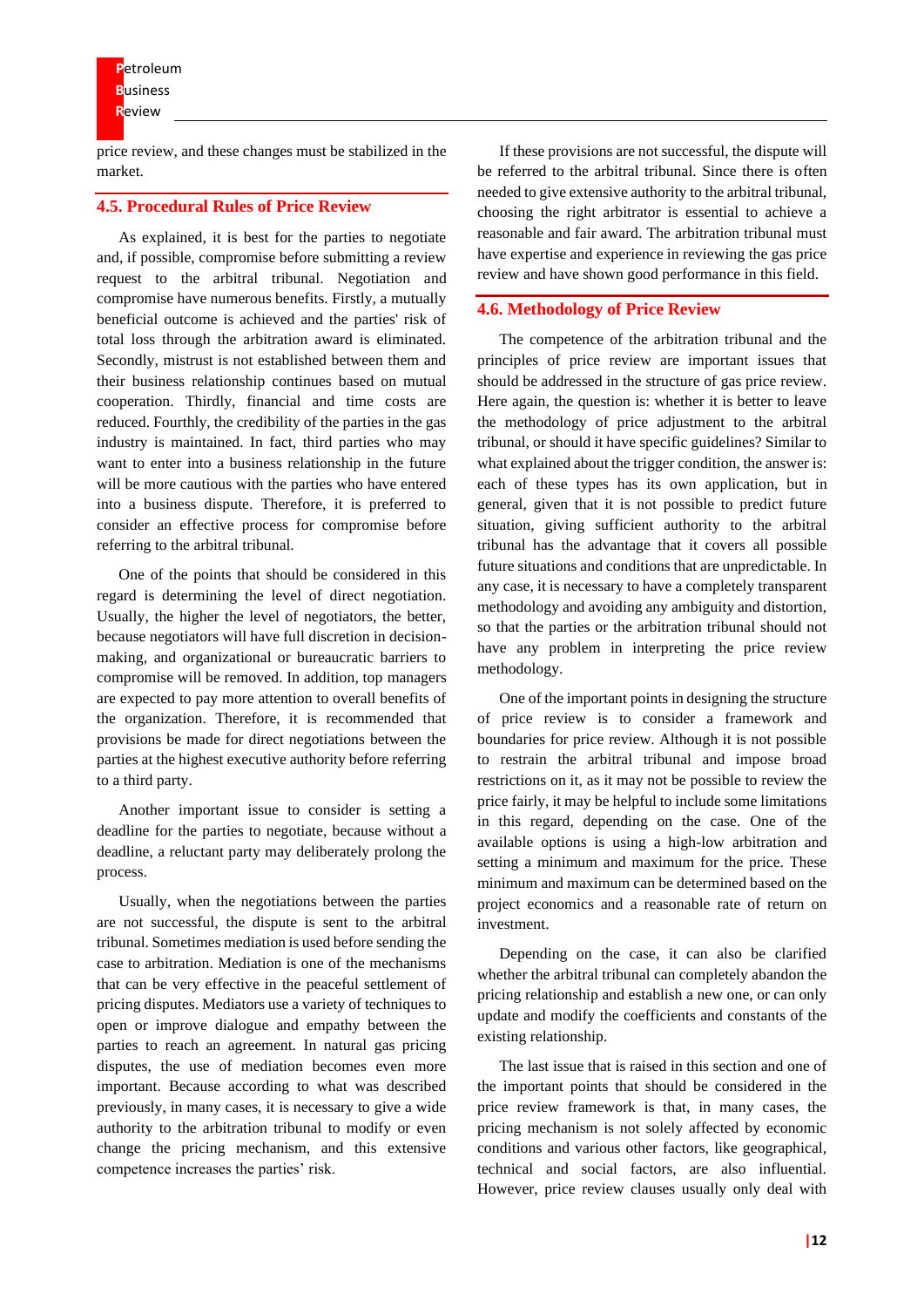

changes in the economic circumstances, and as a result, each party can, after a period of time, submit a price review request, and impose a new price based solely on economic and commercial conditions. Therefore, in such cases, it is necessary to design the price review methodology in such a way that in addition to economic and trade conditions, other components affecting the initial price be taken into consideration. However, explaining these components and determining how each affects the price is a difficult task that requires a great deal of effort, depending on the case.

### **5. Conclusions**

This paper discussed the challenges of natural gas pricing and price review in the more competitive global market. The pricing mechanism and its characteristics should be selected based on the characteristics of the gas market and the stages of growth and maturity of the market, however as a general principle, it is preferred to price gas directly instead of indirectly through oilindexation, if possible. Hub-indexation can be a good option when an ideal reference gas hub exists that reflects the price in the target region. The reference hub should be developed in terms of technical, commercial and legal infrastructure and it should be large enough to be liquid and competitive so that collusion and manipulation behavior will not be a concern. If the conditions for discovering the market price of gas are not provided, the main option is to use oil-indexation. An important point in this regard is the selection of an index that has the most relevance and connection with the traded gas.

Price review trigger condition, procedural rules and methodology of price review each should be precisely framed. In the trigger condition, it is important to precisely determine "the target market" and its characteristics, and what change should be considered a "significant" or fundamental change in the market. In the procedural rules of price review, it is preferred to consider an effective process for compromise before referring to the arbitral tribunal. In the methodology of price review, it is necessary to have a completely transparent methodology and avoiding any ambiguity and distortion, and to consider a framework and boundaries for price review.

It also should be considered that, in many cases, the pricing mechanism is not solely affected by economic conditions and various other factors, like geographical, technical and social factors, are also influential. In such cases, it is necessary to design the price review methodology in such a way that in addition to economic

and trade conditions, other components affecting the initial price be taken into consideration.

## **References**

- Anway, S. and Von Mehren, G.M. (2019). "The Evolution of Natural Gas Price Review Arbitrations", in Rowley, J.W. (ed.), The Guide to Energy Arbitrations, Global Arbitration Review (3rd edition)
- Ason, A. (2019). Price reviews and arbitrations in Asian LNG markets. Oxford Institute for Energy Studies, No. 286084.
- Baily, J., & Lidgate, R. (2014). LNG Price Reviews: A Sign of The Times. Journal of World Energy Law and Business, 7(2), 140-152.
- BP plc. (2019). BP Energy Outlook 2019 Edition.
- Brown, S. P., Krupnick, A., & Walls, M. A. (2009). Natural Gas: A Bridge to a Low-Carbon Future. Issue Brief, 09-11.
- Dickel, R. (2018). The Role of Natural Gas, Renewables and Energy Efficiency in Decarbonisation in Germany: The need to Complement Renewables by Decarbonized Gas to Meet the Paris Targets.
- Dong, K., Sun, R., Li, H., & Liao, H. (2018). Does Natural Gas Consumption Mitigate CO2 Emissions: Testing the Environmental Kuznets Curve Hypothesis for 14 Asia-Pacific Countries. Renewable and Sustainable Energy Reviews, 94, 419-429.
- Ebrahimi, M. (2020). Storing Electricity as Thermal Energy at Community Level for Demand Side Management. Energy, 193, 116755.
- El Hachemi Mazighi, A. (2003). An Examination of The International Natural Gas Trade. OPEC Review, 27(4), 313-329.
- Esen, V., & Oral, B. (2016). Natural Gas Reserve/Production Ratio in Russia, Iran, Qatar and Turkmenistan: A Political and Economic Perspective. Energy Policy, 93, 101-109.
- Esso Exploration & Prod UK Ltd v Elec Supply Bd (2004) EWHC 723 (Comm)
- Gas Natural Aprovisionamientos, SDG, S.A. v. Atlantic LNG Company of Trinidad and Tobago in the United States District Court for the Southern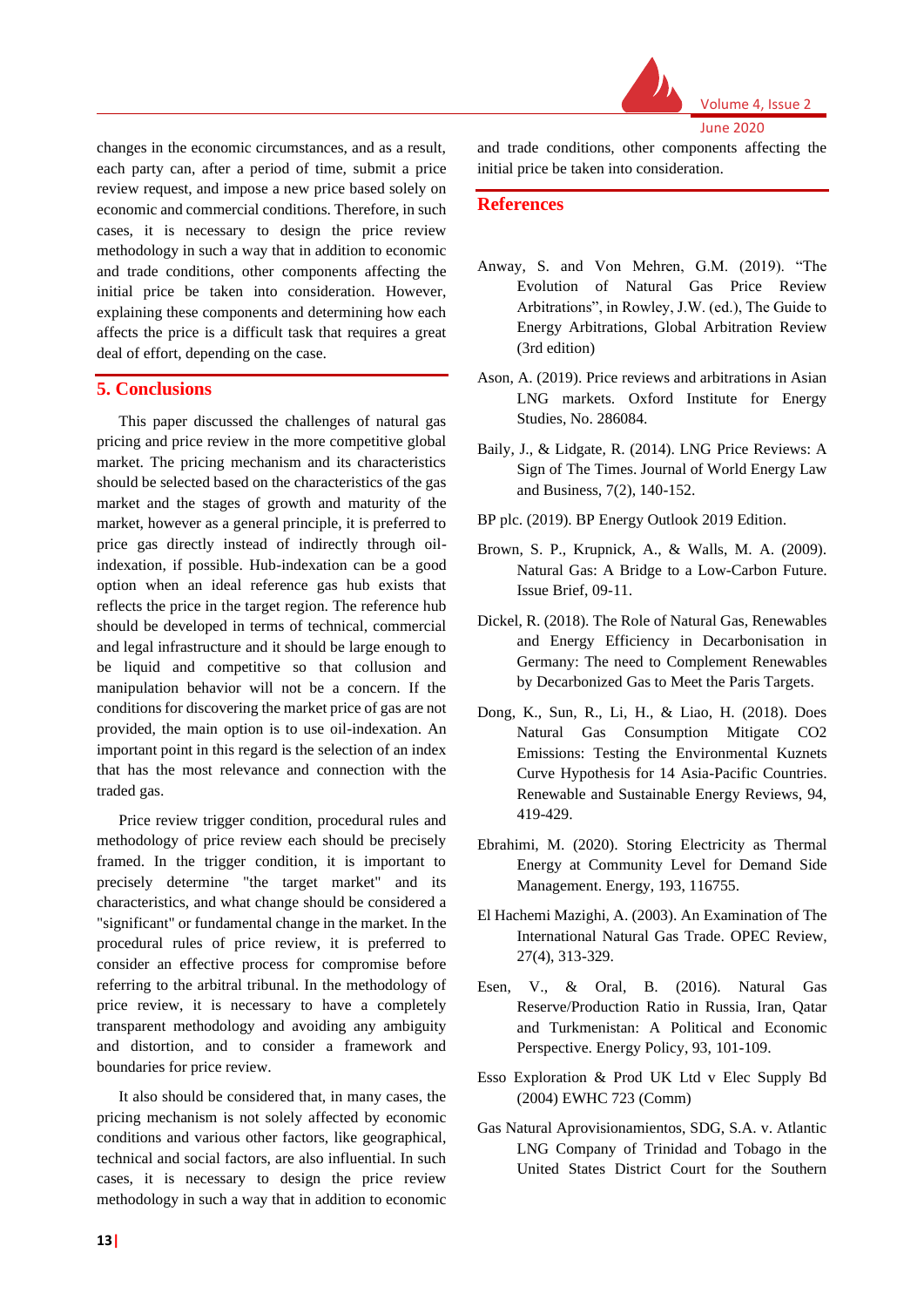District of NewYork (2008) WL 4344525 (S.D.N.Y.).

- Holland, B., & Spencer Ashley, P. (2012). Natural Gas Price Reviews: Past, Present and Future. Journal of Energy & Natural Resources Law, 30(1), 29-44.
- Hulshof, Daan, Jan-Pieter Van Der Maat, and Machiel Mulder. "Market Fundamentals, Competition and Natural-Gas Prices." Energy policy 94 (2016): 480-491.
- IGU (International Gas Union). (2019). Wholesale Gas Price Survey. July 6, 2019. URL: https://www.igu.org/resources/wholesale-gasprice-survey-2019-edition
- Ishwaran, M., King, W., Haigh, M., Lee, T., & Nie, S. (2017). The Global Natural Gas Market. In China's Gas Development Strategies (pp. 345- 378). Springer, Cham.
- Ji, Q., Geng, J. B., & Fan, Y. (2014). Separated Influence of Crude Oil Prices on Regional Natural Gas Import Prices. Energy Policy, 70, 96-105.
- Kan, S., Chen, B., Meng, J., & Chen, G. (2020). An Extended Overview of Natural Gas Use Embodied in World Economy and Supply Chains: Policy Implications from a Time Series Analysis. Energy Policy, 137, 111068.
- Lew, J. D., Mistelis, L. A., Kröll, S. M., & Kröll, S. (2003). Comparative International Commercial Arbitration. Kluwer Law International BV.
- Lorefice, M. (2017). "Gas Price Review Arbitrations: Changing the Indexation Formula", in Rowley, J.W. et al. (eds.), The Guide to Energy Arbitrations, Global Arbitration Review (2nd edition)
- Mac Kinnon, M. A., Brouwer, J., & Samuelsen, S. (2018). The Role of Natural Gas and Its Infrastructure in Mitigating Greenhouse Gas Emissions, Improving Regional Air Quality, and Renewable Resource Integration. Progress in Energy and Combustion Science, 64, 62-92.
- Mao, X., Guo, X., Chang, Y., & Peng, Y. (2005). Improving Air Quality in Large Cities by Substituting Natural Gas for Coal in China: Changing idea and Incentive Policy Implications. Energy Policy, 33(3), 307-318.
- MCNAIR CHAMBERS. (2013). LNG Price Review Disputes. URL: https://www.mcnairchambers.com/client/publicat

ions/2013/LNG\_PRICE\_REVIEW\_DISPUTES\_. pdf

- Mokhatab, S., Mak, J., Valappil, J., & Wood, J. (2014). LNG Fundamentals. Handbook of Liquefied Natural Gas, 1, 1-106.
- Moniz, E. J., Jacoby, H. D., Meggs, A. J., Armtrong, R. C., Cohn, D. R., Connors, S. R., ... & Kaufman, G. M. (2011). The Future of Natural Gas. Cambridge, MA: Massachusetts Institute of Technology.
- Moses, M. L. (2017). The Principles and Practice of International Commercial Arbitration. Cambridge University Press.
- Oloumi Yazdi, H. (2018). Possibility of Adaption of Contracts by Arbitrators Under the Theory of Oneness Arbitration. Quarterly of Legal Encyclopedias
- Petroleum, B. (2019). BP Statistical Review of World Energy Report. BP: London, UK.
- Ren, Y., Wang, G., Wu, C., Wang, J., Li, J., Zhang, L., ... & He, Q. (2017). Changes in Concentration, Composition and Source Contribution of Atmospheric Organic Aerosols by Shifting Coal to Natural Gas in Urumqi. Atmospheric Environment, 148, 306-315.
- Shen, G. (2015). Quantification of Emission Reduction Potentials of Primary Air Pollutants from Residential Solid Fuel Combustion by Adopting Cleaner Fuels in China. Journal of Environmental Sciences, 37, 1-7.
- Sparling, S., Magnin, J., Morton, P., Gilbert, J., & Farren, A. (2016). Taming Price Review Clauses: Lessons from the Transactional and Arbitration Battlefields. LNG 18 Perth Australia
- Stern, J. (2014). International Gas Pricing in Europe and Asia: A Crisis of Fundamentals. Energy Policy, 64, 43-48.
- Trainer, T. (2010). Can Renewables etc. Solve the Greenhouse Problem? The Negative Case. Energy Policy, 38(8), 4107-4114.
- Trenor, J., & Holloway, A. (2016). Gas Price Disputes Under Long-Term Gas Sales and Purchase Agreements. The Energy Regulation and Markets Review, 32, 37-38.
- Ulvestad, M., & Overland, I. (2012). Natural gas and CO2 Price Variation: Impact on the Relative Cost-